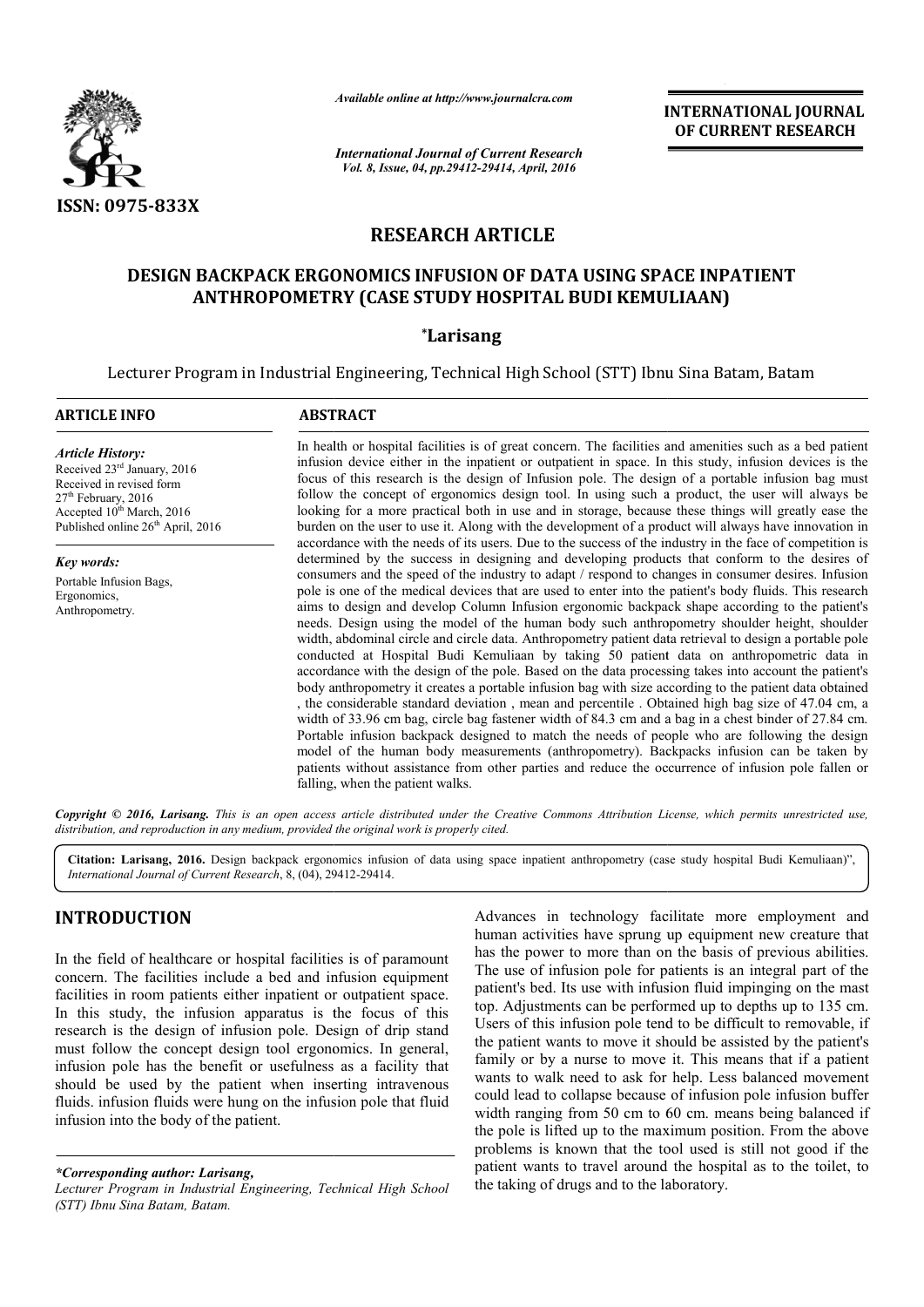Every patient who wants to travel need to enlist the help of family or caregivers. The purpose of this study was to design a model of backpack ergonomics infusion using anthropometric data.



**Figure 1. Backpacks Display Infusion Side View**



**Figure 2. Rear Display Infusion Backpacks**



**Figure 3. Infusion Backpacks Display Front**

## **LITERATURE REVIEW**

Ergonomics is a discipline of the engineering industry as a scientific discipline in relation to the job (Sritomo Wignjosoebroto, 2008: 54). The purpose and goal of ergonomics is to get a complete knowledge about the problems of human interaction with technology and products, so it is possible the existence of a draft system of humans (technology) is optimal Wignjosoebroto, 2008: 55). The interaction between the human dimensional space can have an impact anthropometric, that suitability dimensions of space to the dimensions of the human body. The dimensional suitability can be one of the benchmarks for human comfort as users.

Anthropometric will basically involve the physical size or function of the human body, including here the linear size, volume weight, space, and others. Anthropometric data will be very helpful in the planning of the work equipment or work facilities (including space planning work here). Ergonomic requirements require that equipment and facilities that work according to those who use them, especially concerning body size dimensions. In determining the maximum or minimum size usually used anthropometric data between the 5-th and 95 th percentile. For the planning of the work stations of anthropometric data will be helpful both in selecting facilities suitable working dimensions with body size operators, as well as in the planned dimensions of the workspace itself. Dimensions workspace will be affected by the subject matter, namely the physical situation and the employment situation there. In determining the dimensions of the study need to be considered, among others, within the range that can be done by the operator, restrictions were tasty and enough space to provide more flexibility operator motion and minimum area requirements that must be met for certain activities.

#### **Research Method**

Research conducted at the Hospital Budi Kemuliaan Batam Riau Islands. The type of data that is obtained is through quantitative data. The quantitative data obtained through direct observation and recording of the patient's body size dimensions and size of the facility specialized inpatient infusion pole. Source of data used in the design of the backpack infusion by using primary and secondary data. The primary data obtained from interviews with patients or caregivers while secondary data obtained from books related to the science of ergonomics. Data processing method: Adequacy of test data.

 $N' = \left[\frac{k}{n} \frac{\sqrt{n \sum x^2 - (\sum x)^2}}{\sum x} \right]^2$ 

## **Normality test data**

Contains the adequacy calculation result data for each dimension and a description of whether the results indicate sufficient data or not, the normality of the data processing and percentile. Uniformity data. Upper control limit (BKA), lower control limits (BKB) using a 95% confidence level.

(1)

The control limits above / lower control limits (BKA / BKB):

$$
BKA = \overline{X} + k \sigma \tag{2}
$$

$$
BKB = \overline{X} - k \sigma \tag{3}
$$

Percentile.

This study used percentile for body anthropometric dimensions are:

$$
P5 = \bar{X} - 1,645 \sigma
$$
 (4)

$$
P_{50} = \overline{X} \tag{5}
$$

$$
P_{95} = \overline{X} - 1,645 \sigma \tag{6}
$$